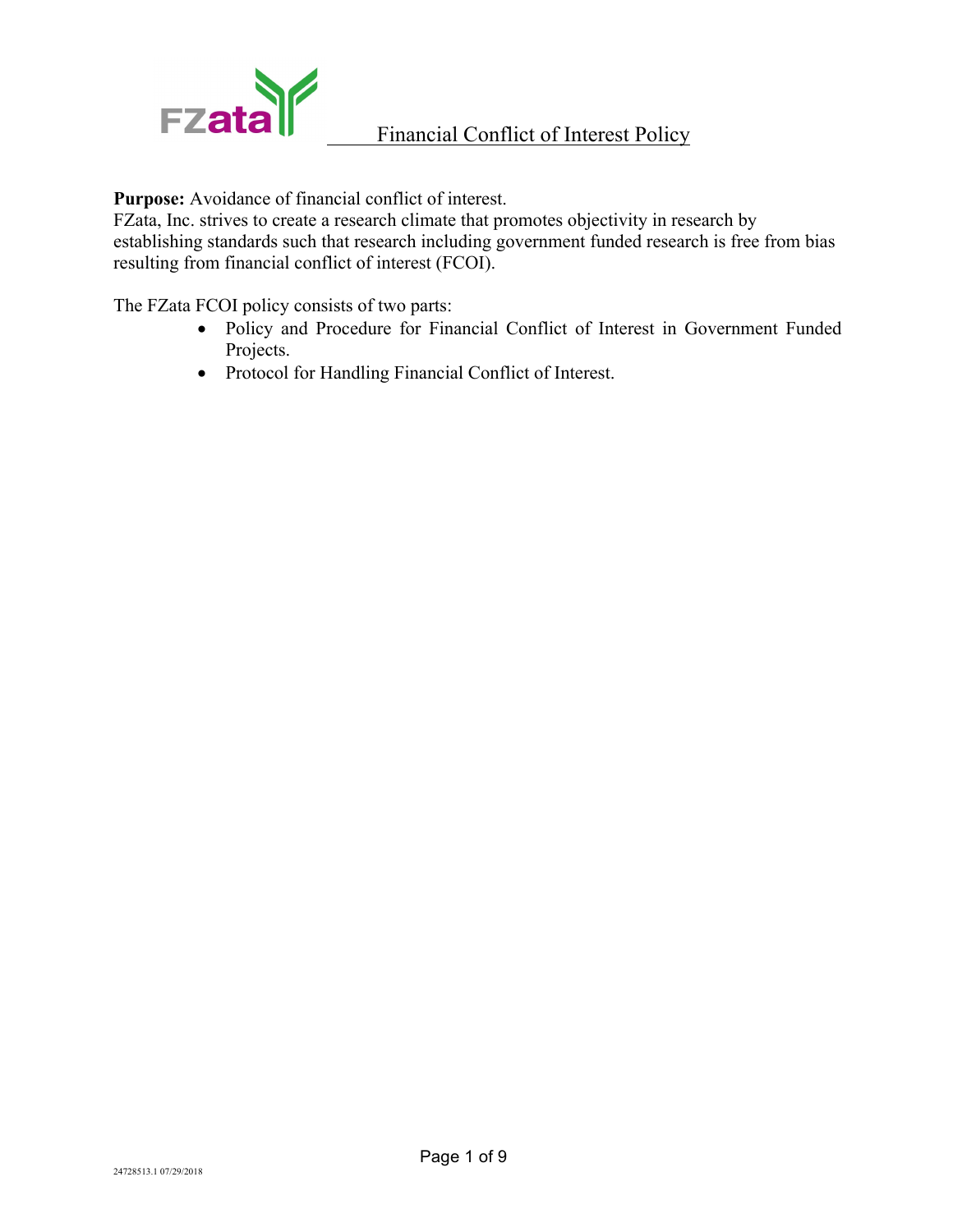

### **Policy and Procedure for Financial Conflict of Interest in Government-Funded Projects.**

### I. POLICY

FZata strives to create a research climate that promotes objectivity in research by establishing standards such that the design, conduct and reporting of government funded research, including without limitation National Institutes of Health (NIH) funded research, is free from bias resulting from financial conflict of interest (FCOI).

This policy is applicable to each employee who is planning to, or is, participating in research activity that is either partially or wholly supported by government funds.

Each such employee must:

A) Disclose his or her significant financial interests (SFI) in non-FZata entities that would appear to be related to the employee's professional responsibilities on behalf of FZata; B) Comply with a FCOI management plan, if a FCOI is identified; and C) Undergo FCOI training, at least once every four years.

Disclosure of SFI is essential for FZata to determine if a FCOI exists, and in cases of FCOI determine how it will be managed and reported in full compliance with government regulation. Non-disclosure of SFI or non-compliance with FCOI management plan may subject the employee to employment discipline including, without limitation, suspension or termination of employment.

#### II. DEFINITIONS

**Employee's Professional Responsibilities (EPR)** on behalf of FZata include but are not limited to research, development, presenting data internally or in outside conferences, submitting patent applications, and publication.

**Excluded Source** means a source of remuneration that is excluded from disclosure. Excluded Sources are – United States federal, state, or local government agency, a US Institution of higher education, a US academic teaching hospital, a US medical center, or a US research institute that is affiliated with an Institution of higher education.

**Financial Interest** means anything of value, whether or not the value is readily ascertainable.

**Financial Conflict of Interest (FCOI)** means a significant financial interest that could directly and significantly affect the design, conduct, or reporting of government funded research.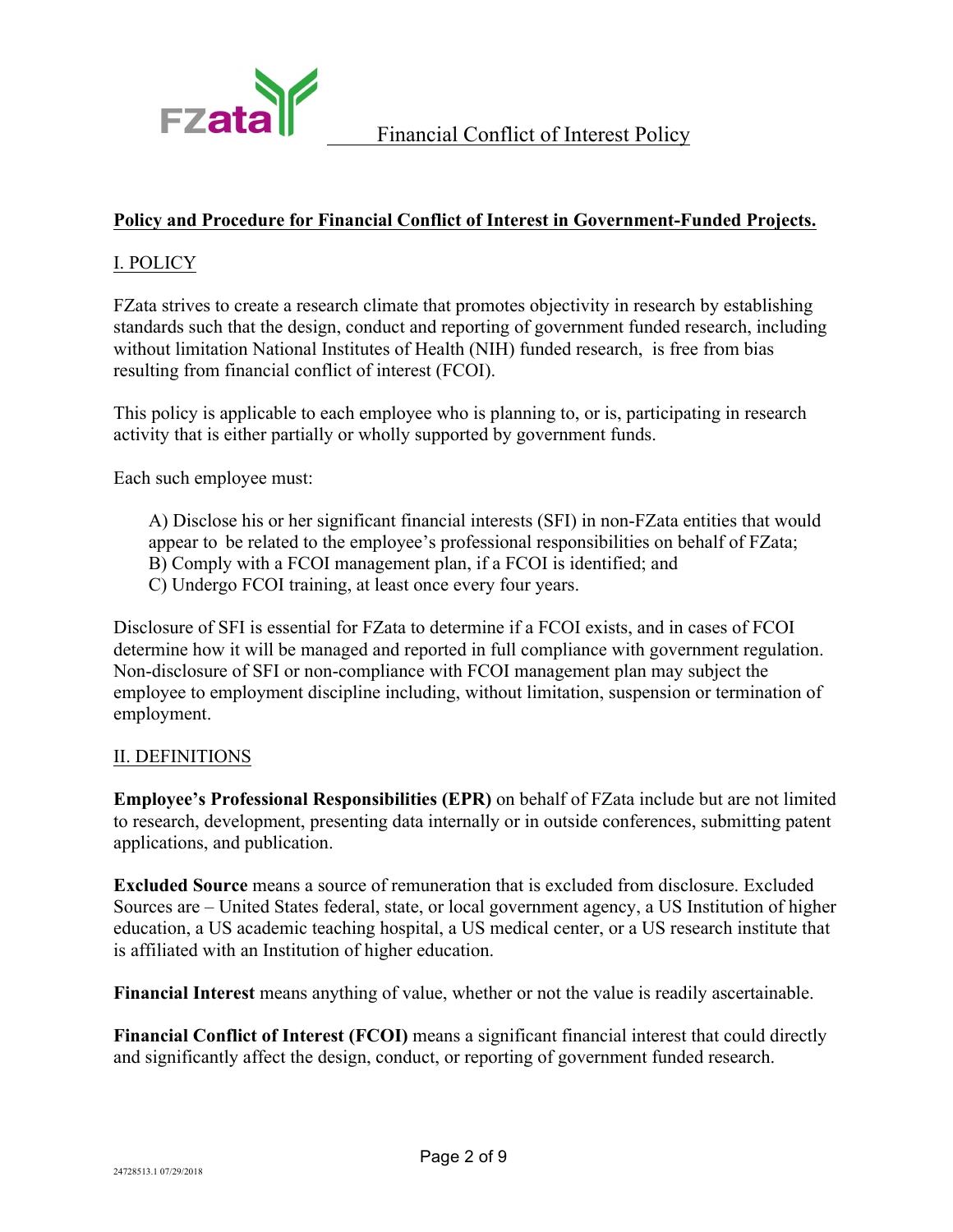

**Significant Financial Interest (SFI)** means the value of remuneration received by the employee, employee's spouse or dependent children that reasonably appear to be related to the employee's FZata responsibilities exceeds the SFI threshold. The **FZata SFI threshold** is the less of \$5,000 or 10% of the employee's salary at FZata.

### III. DETERMINING OCCURRENCE OF SIGNIFICANT FINANCIAL INTREREST (SFI)

SFI occurs when any of the following criteria are met and in aggregate meet or surpass the SFI threshold:

A) Salary or other payments for services (e.g., consulting fees or honoraria) received in the twelve months preceding disclosure;

B) Equity interests (e.g., stocks, stock options or other ownership interests); however, equity interest in a non-publicly traded entity, **no matter the amount**, constitutes an SFI;

C) Income from intellectual property rights owned by the employee: and

D) Externally funded, reimbursed or sponsored travel that would appear to be related to employee's FZata responsibilities, however, that is not funded by FZata. Such travel must be disclosed, **no matter the amount**, except when the expenses are covered by any of the Excluded Sources.

SFI Excludes the following:

E) Salary, royalties, stock options or other remuneration from FZata;

F) Income from seminars, lectures, teaching engagements, service on advisory committees or review panels, derived from Excluded Sources;

G) Income from investment vehicles, such as mutual funds and retirement accounts, as long as the employee does not directly control the investment decisions; and,

H) Unlicensed intellectual property owned by the employee that does not generate income. Note that Intellectual property owned by FZata is excluded.

#### IV. PROCEDURE

Employees who are planning to or participating in research activity that is either partially or wholly supported by government funds must disclose their SFI in a timely fashion to the designated FZata FCOI official. The designated FZata FCOI official will determine whether the SFI constitutes an FCOI, based on guidance set by the FZata Management Team (MT). The designated FZata FCOI official him- or herself shall disclose SFI to the MT. Consistent with the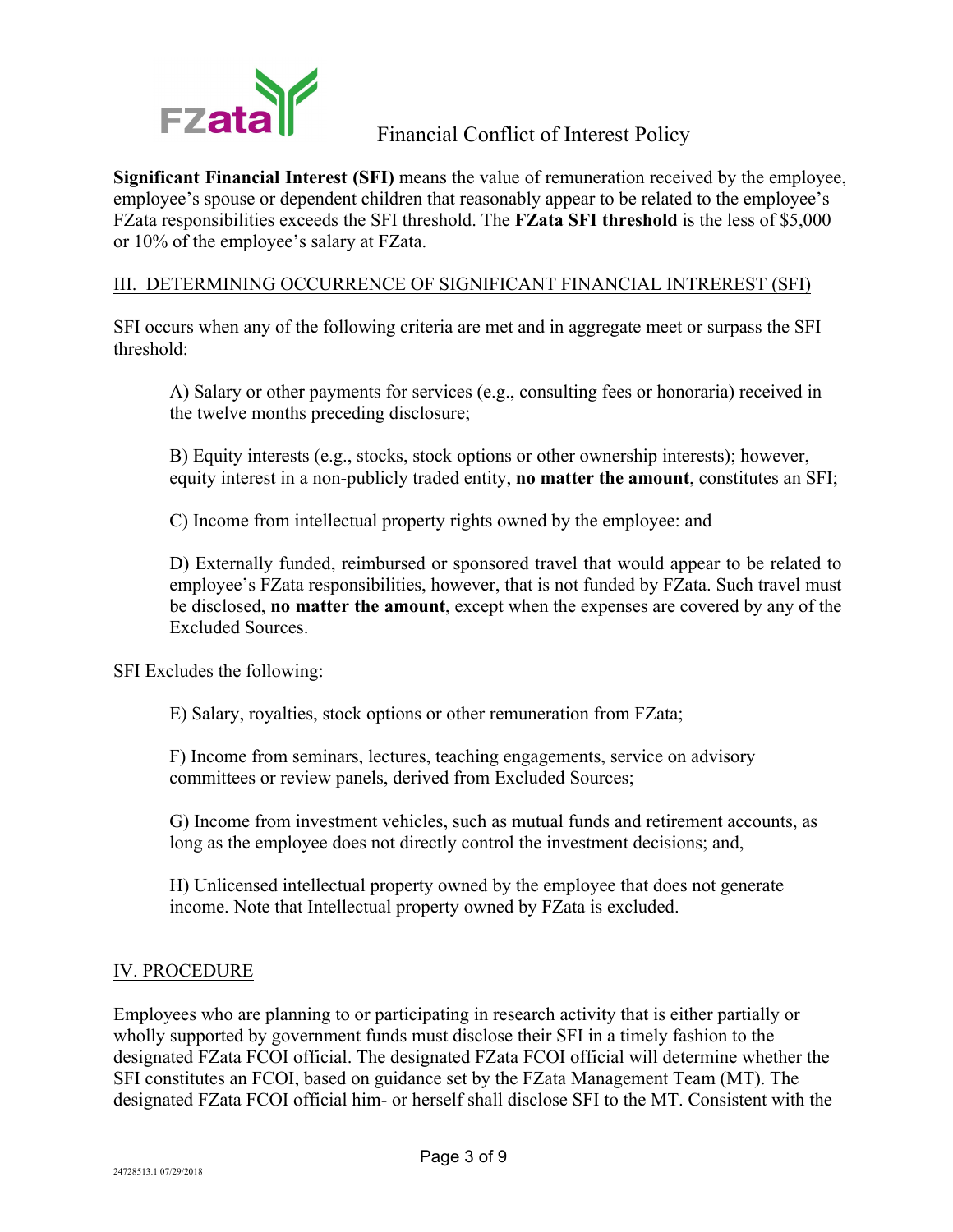

attached Protocol for Handling Financial Conflict of Interest, if the SFI is determined to be an FCOI, the FZata FCOI official will take actions to discuss and approve the implementation of an FCOI management plan consistent with government regulation and, furthermore, to promptly notify the government funding component (e.g., NIH) via a FCOI report.

As a part of the FCOI management plan, the designated FZata FCOI official will decide one or more actions depending upon the situation, including requiring certain disclosure in public presentations, employee role reassignment, reduction or elimination of the financial interest sanctions (e.g., sale of an equity interest) or severance of relationships that create financial conflicts. Employees with an identified FCOI must comply with the FCOI management plan.

The designated FZata FCOI official is responsible for administration of this policy. As of now, Dr. Zhiyong Yang will be in charge of this.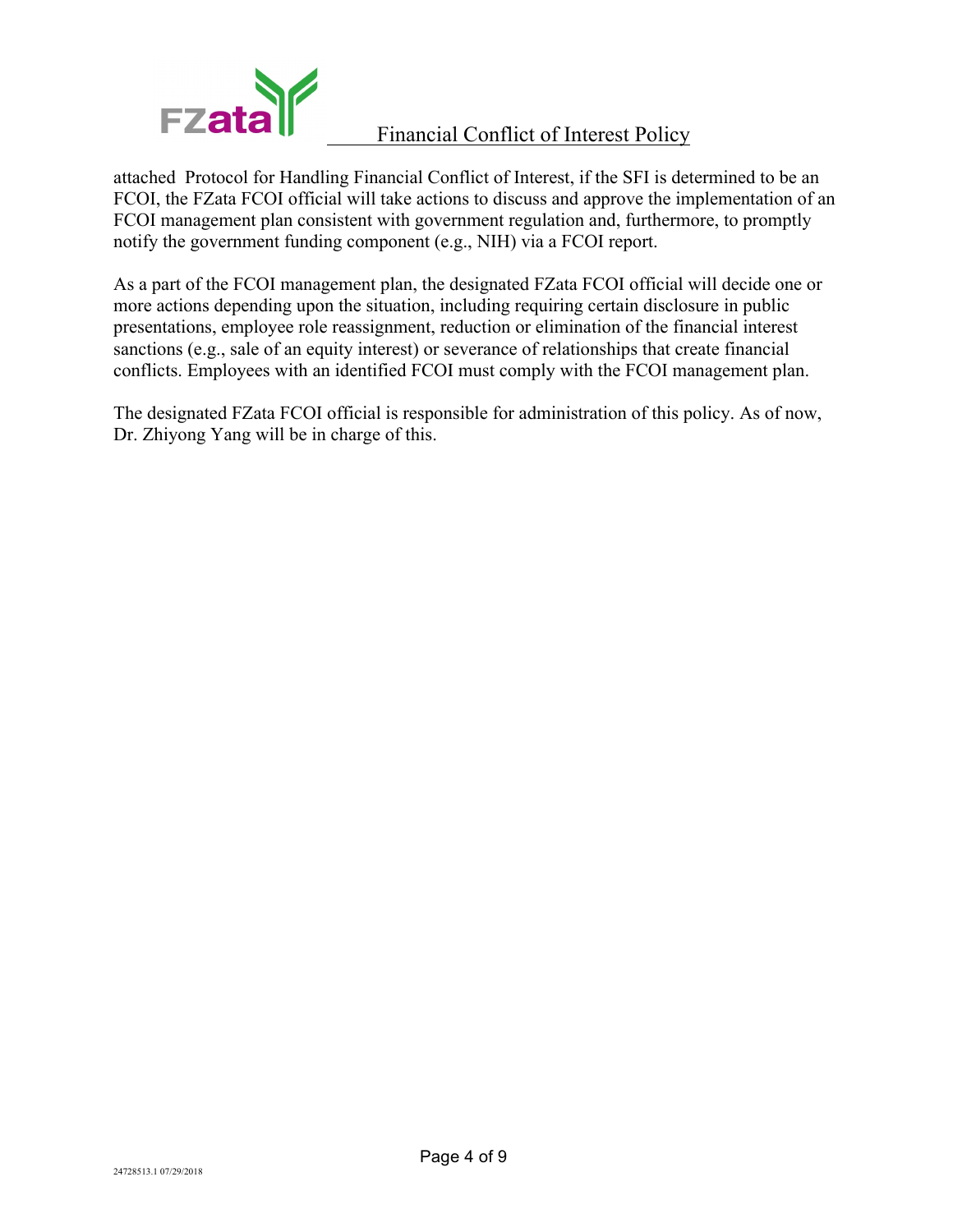

### **Protocol for Handling Financial Conflict of Interest**

This protocol along with the policy and procedure titled, "Policy and Procedure for Financial Conflict of Interest in Government-Funded Projects," constitute the FZata FCOI policy. Capital terms in this protocol shall have the same meaning as set forth in the policy. This protocol outlines the procedure that will be followed as per regulation (Title 42 CFR 50.601-50.607).



Figure 1: An illustration of Financial Conflict of Interest Policy at FZata.

This document specifies the FCOI protocol for Government-funded research: that is the step-bystep implementation of the FZata FCOI policy.

1. Who is required to disclose financial interests

Employees planning to or participating in research activity that is either partially or wholly supported by Government funds are required to disclose financial interests ("Government-funded Investigators").

#### 2. SFI disclosure

Government-funded Investigators are required to disclose SFIs to the designated FZata FCOI official, as follows: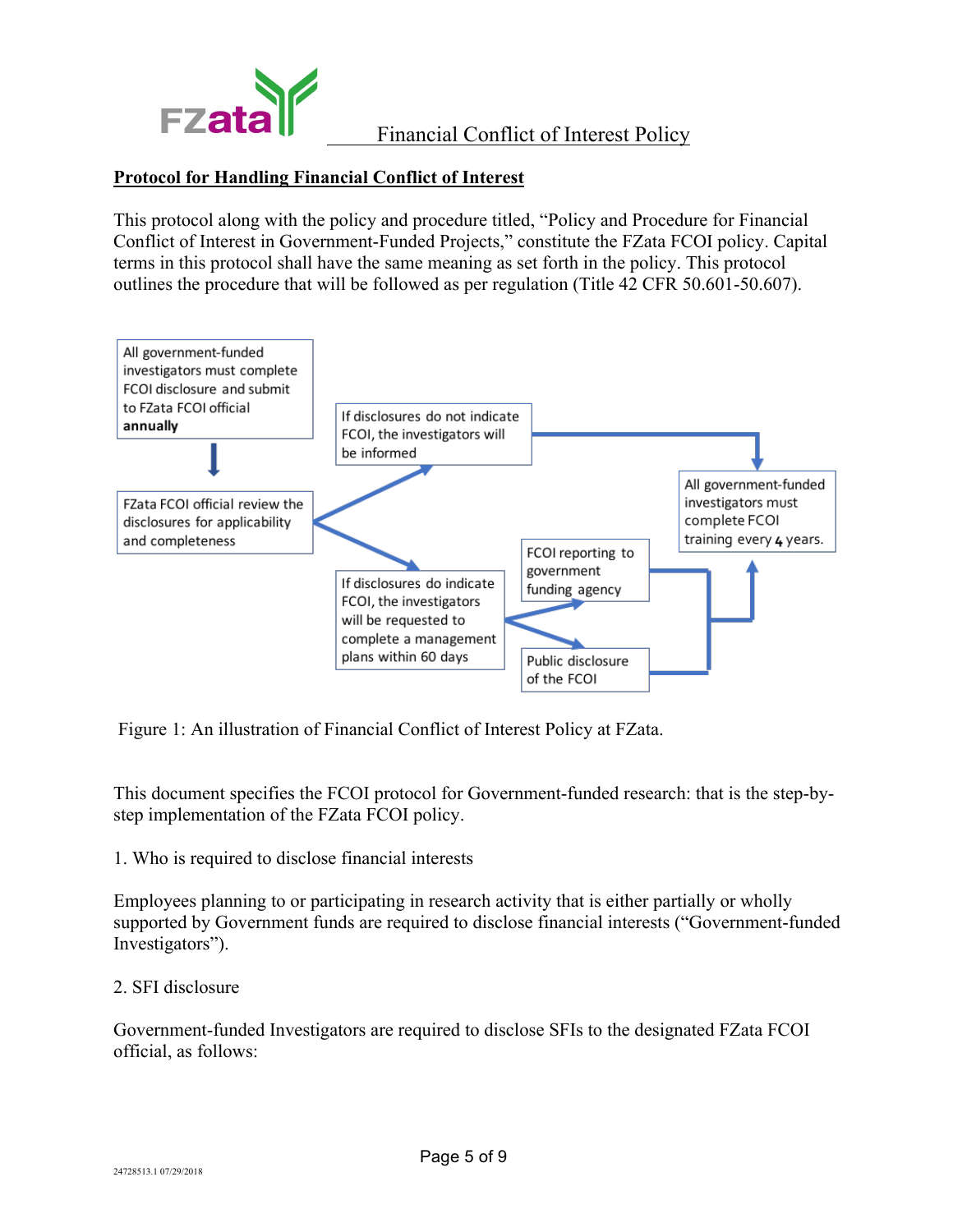

A. Employees planning to participate in Government-funded research are required to disclose all SFI's prior to submission of an application for Government-funded research.

Sample disclosure can be found below:

I am an inventor of a patent related to the technology described in this (define situation; i.e publication, proposal, research award, presentation, etc) for which I am entitled to receive royalties

OR

I have an ownership interest in FZata, Inc, that has licensed the technology described in this (define situation)…

- B. Once the research project has been funded all Government-funded investigators shall submit SFI Disclosures within thirty (30) days of acquiring any new or increased SFI,
- C. When a new investigator joins an ongoing Government-funded project, the investigator shall submit SFI disclosures within thirty (30) days of joining the project.
- D. All Government-funded investigators shall submit an updated SFI disclosure annually.
- E. SFI disclosures (except travel) must include the following information:

Identity of the sponsor/organizer; and Nature of SFI (e.g., salary, license income, stock).

- F. Externally funded travel also constitutes SFI, and therefore the disclosure requirements shall apply. That is, Government-funded investigators shall submit SFI Disclosures for externally funded travel: prior to submission of an application for Government-funded research; and for Government-funded projects within thirty (30) days of externally funded travel and in an annual update. The following travel related information must be disclosed: Purpose, Identity of the sponsor/organizer, Destination, and, Duration.
- 3. Review of disclosures

All SFI disclosures, including those submitted by a new investigator who joins an ongoing Government-funded project, will be reviewed by the designated FZata FCOI official. The review will determine whether an SFI is related to the PHS-funded research and therefore an FCOI. The designated FZata FCOI official may involve the relevant investigator in the review, and request additional information from the investigator.

When an SFI that was not disclosed by a Government-funded Investigator in a timely manner is identified, the designated FZata FCOI official will determine if FCOI exists, develop and implement a management plan within sixty (60) days after the identification of the SFI. In addition, the designated FZata FCOI official will conduct a retrospective review of SFIs for the Government-funded investigator within one hundred twenty (120) days and document it.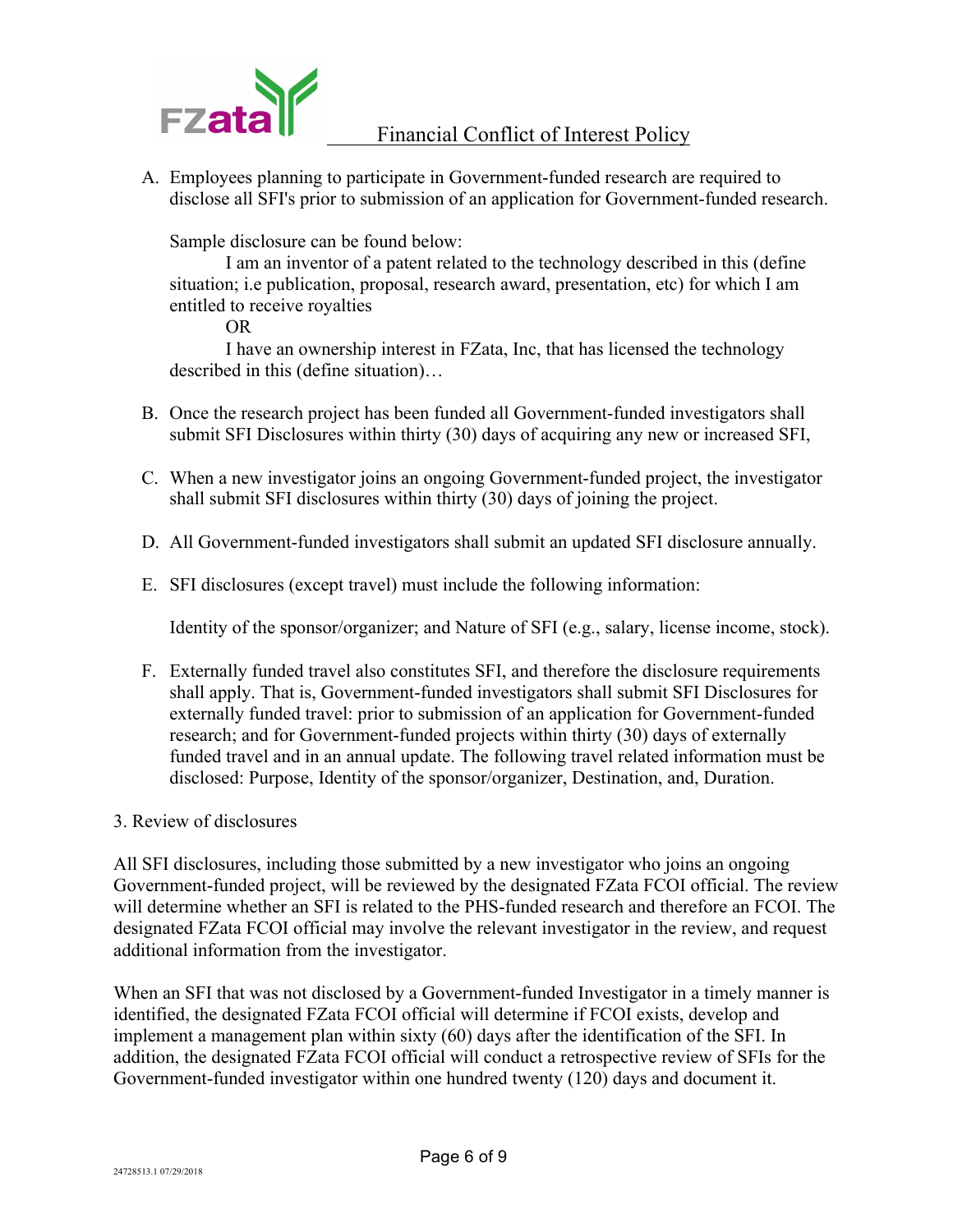

#### 4. Management of FCOI

For each disclosure that leads to determination of FCOI, the FZata MT will discuss and approve the implementation of a management plan developed by the designated FZata FCOI official. Government-funded Investigators with an identified FCOI must comply with the management plan. The management plan will include the following elements at a minimum:

- A. The role and principal duties of the conflicted PHS-funded Investigator in the research project;
- B. Conditions of the management plan (see examples below);
- C. How the management plan is designed to safeguard objectivity in the research project;
- D. Confirmation of the PHS-funded Investigator's agreement to the management plan; and
- E. How the management plan will be monitored to ensure PHS-funded Investigator compliance.

Examples of conditions or restrictions that might be imposed to manage a Government-funded Investigator's FCOI include, but are not limited to:

Public disclosure of financial conflicts of interests (e.g., when presenting or publishing the research; to staff members working on the project; to Institution's Institutional Review Board(s)); For research projects involving human subjects research, disclosure of financial conflicts of interest directly to participants;

Appointment of an independent monitor capable of taking measures to protect the design, conduct, and reporting of the research against bias resulting from the Financial Conflict of Interest;

Modification of the research plan;

Change of personnel or personnel responsibilities, or disqualifications of personnel from participation in all or a portion of the research;

Reduction or elimination of the financial interest (e.g., sale of an equity interest); or Severance of relationships that create financial conflicts.

5. Reporting FCOI to Government Awarding Component (e.g. the NIH)

Based on the FCOI management plan, the designated FZata FCOI official will submit an initial FCOI report to the Government-funding component, for example, NIH. The report will be submitted, for example using eRA Commons for NIH, and consist of all elements required by the regulation.

The FCOI report will be submitted prior to the expenditure of funds under the Notice of Award. FCOIs identified during the period of award will be submitted to the Government entity within sixty (60) days of identification, including for new investigators joining an ongoing Governmentfunded project.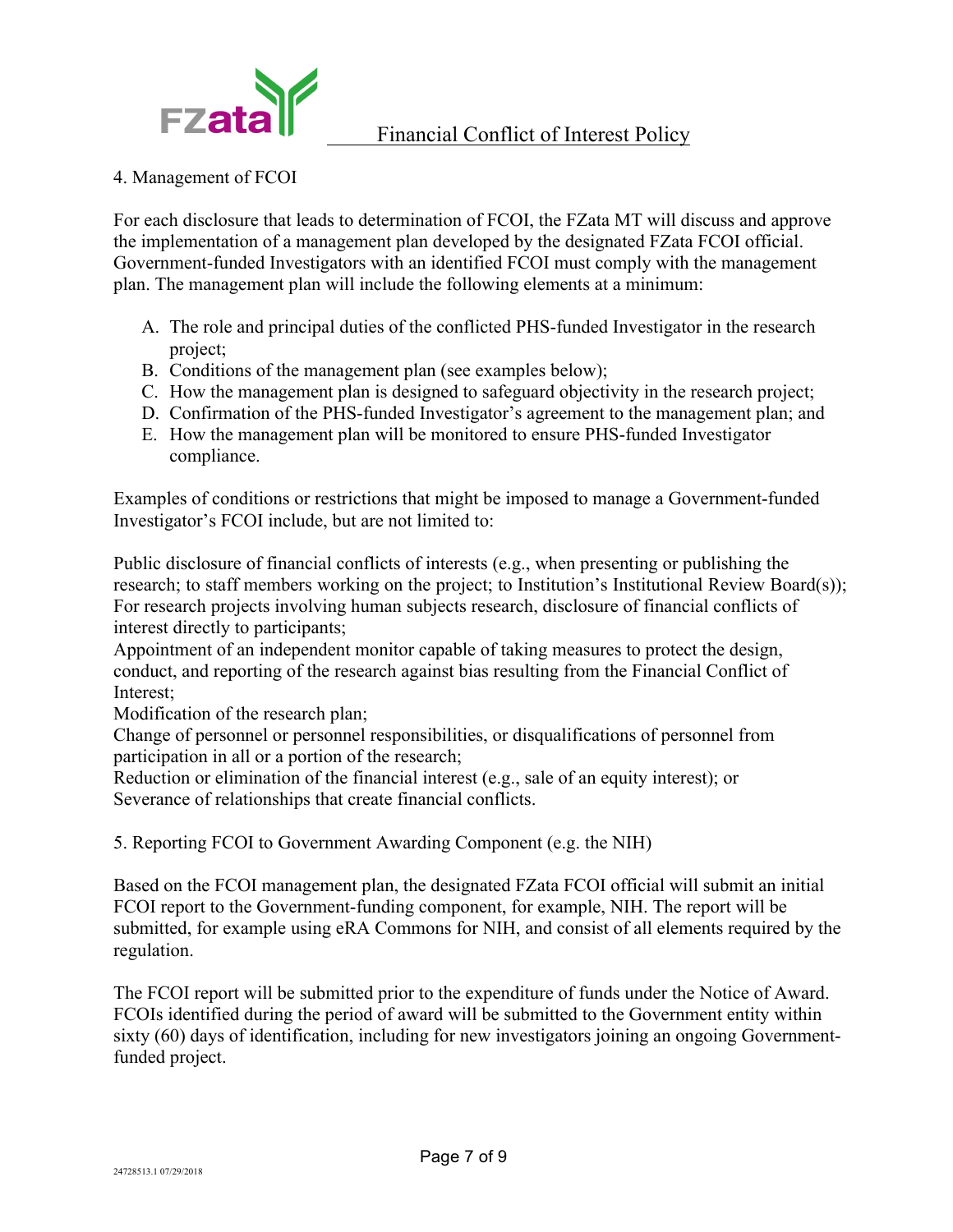

Annual FCOI reports (or revised reports as a result of retrospective reviews) will also be submitted and will include the status of financial conflict, i.e., whether the financial conflict is still being managed or explains why the financial conflict no longer exists. These FCOI reports will also include a description of any changes to the management plan since the last FCOI report.

6. Training for FCOI

PHS-funded Investigators must undergo training with respect to this Policy and PHS FCOI rules and regulations, as follows:

When a new employee joins FZata;

Prior to participating in government-funded research, and at least once every four years; When the FZata FCOI policy changes in a manner that effects government-funded Investigator disclosure or compliance requirements; and,

If government-funded Investigator is determined not compliant with the FCOI Policy or an FCOI Management Plan.

NIH web-based training (http://grants.nih.gov/grants/policy/coi/tutorial2011/fcoi.htm) will be used. **Employees must save and print the FCOI Certificate as proof of completion.**

7. Sanctions for violation of policy

Disclosure of SFI is essential for FZata to implement its FCOI policy. If a Government-funded Investigator fails to comply with this policy (with regard for instance to the SFI disclosure requirement or implementation of an FCOI management plan), and appears to have biased the Government-funded research, the FZata MT will implement a mitigation plan and require that the Investigator disclose the FCOI in each public presentation of the results of the research, and to remedy previously published presentations with an FCOI disclosure addendum. In addition, the employee may be subject to employment discipline including, without limitation, suspension or termination of employment.

In any case, the government-funding agency will be promptly notified.

#### 8. Retention of records

Records of financial disclosures and any resulting action will be maintained for three (3) years from the date of submission of the final expenditures report.

#### 9. Sub-recipient compliance

When working with or as a subrecipient, a written agreement will be put in place to clarify: (a) which organization's (prime awardee or subrecipient) FCOI policy will be followed, and, (b) in either case, clarify the timeline for disclosure and reporting. Note that the prime awardee is